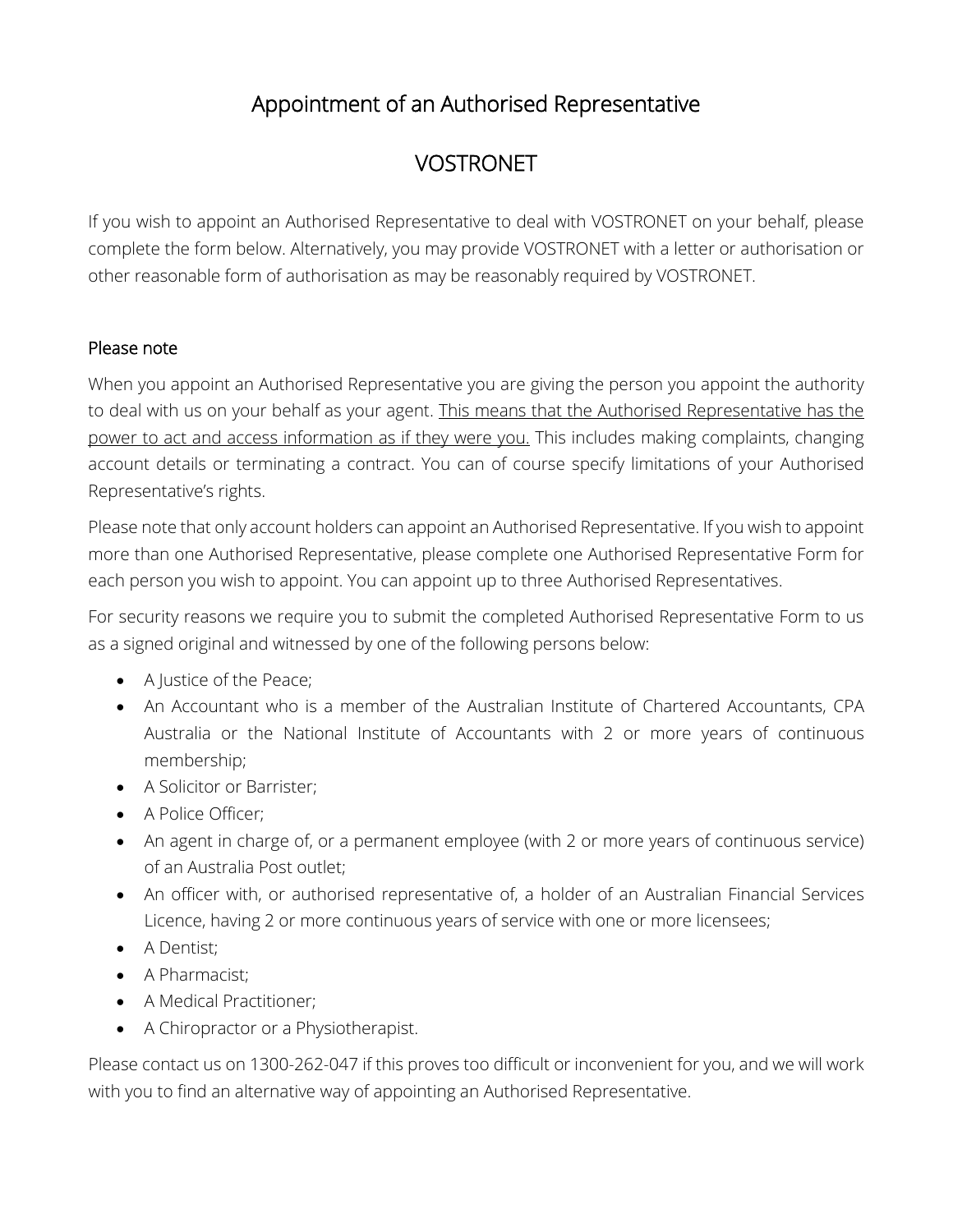### Appointment of Authorised Representative

#### Your details:

User Name:

Account holder's full name (note: you must be the account holder to appoint an Authorised Representative):

"I wish to appoint the following person as my Authorised Representative":

\_\_\_\_\_\_\_\_\_\_\_\_\_\_\_\_\_\_\_\_\_\_\_\_\_\_\_\_\_\_\_\_\_\_\_\_\_\_\_\_\_\_\_\_\_\_\_\_\_\_\_\_\_\_\_\_\_\_\_\_\_\_\_\_\_\_\_

\_\_\_\_\_\_\_\_\_\_\_\_\_\_\_\_\_\_\_\_\_\_\_\_\_\_\_\_\_\_\_\_\_\_\_\_\_\_\_\_\_\_\_\_\_\_\_\_\_\_\_\_\_\_\_\_\_\_\_\_\_\_\_\_\_\_\_

\_\_\_\_\_\_\_\_\_\_\_\_\_\_\_\_\_\_\_\_\_\_\_\_\_\_\_\_\_\_\_\_\_\_\_\_\_\_\_\_\_\_\_\_\_\_\_\_\_\_\_\_\_\_\_\_\_\_\_\_\_\_\_\_\_\_\_\_

\_\_\_\_\_\_\_\_\_\_\_\_\_\_\_\_\_\_\_\_\_\_\_\_\_\_\_\_\_\_\_\_\_\_\_\_\_\_\_\_\_\_\_\_\_\_\_\_\_\_\_\_\_\_\_\_\_\_\_\_\_\_\_\_\_\_\_\_

\_\_\_\_\_\_\_\_\_\_\_\_\_\_\_\_\_\_\_\_\_\_\_\_\_\_\_\_\_\_\_\_\_\_\_\_\_\_\_\_\_\_\_\_\_\_\_\_\_\_\_\_\_\_\_\_\_\_\_\_\_\_\_\_\_\_\_\_

\_\_\_\_\_\_\_\_\_\_\_\_\_\_\_\_\_\_\_\_\_\_\_\_\_\_\_\_\_\_\_\_\_\_\_\_\_\_\_\_\_\_\_\_\_\_\_\_\_\_\_\_\_\_\_\_\_\_\_\_\_\_\_\_\_\_\_\_

 $\Box$  . The contribution of the contribution of the contribution of the contribution of the contribution of the contribution of the contribution of the contribution of the contribution of the contribution of the contributi

 $\_$  ,  $\_$  ,  $\_$  ,  $\_$  ,  $\_$  ,  $\_$  ,  $\_$  ,  $\_$  ,  $\_$  ,  $\_$  ,  $\_$  ,  $\_$  ,  $\_$  ,  $\_$  ,  $\_$  ,  $\_$  ,  $\_$  ,  $\_$  ,  $\_$  ,  $\_$  ,  $\_$  ,  $\_$  ,  $\_$  ,  $\_$  ,  $\_$  ,  $\_$  ,  $\_$  ,  $\_$  ,  $\_$  ,  $\_$  ,  $\_$  ,  $\_$  ,  $\_$  ,  $\_$  ,  $\_$  ,  $\_$  ,  $\_$  ,

 $\_$  ,  $\_$  ,  $\_$  ,  $\_$  ,  $\_$  ,  $\_$  ,  $\_$  ,  $\_$  ,  $\_$  ,  $\_$  ,  $\_$  ,  $\_$  ,  $\_$  ,  $\_$  ,  $\_$  ,  $\_$  ,  $\_$  ,  $\_$  ,  $\_$  ,  $\_$  ,  $\_$  ,  $\_$  ,  $\_$  ,  $\_$  ,  $\_$  ,  $\_$  ,  $\_$  ,  $\_$  ,  $\_$  ,  $\_$  ,  $\_$  ,  $\_$  ,  $\_$  ,  $\_$  ,  $\_$  ,  $\_$  ,  $\_$  ,

 $\Box$  . The contribution of the contribution of the contribution of the contribution of the contribution of the contribution of the contribution of the contribution of the contribution of the contribution of the contributi

#### Your Authorised Representative's details

Authorised Representative's full name:

Authorised Representative's telephone number:

Authorised Representative's email address (if applicable):

Authorised Representative's physical address:

Limitations of the Authorised Representative's rights (Specify anything that your Authorised Representative should NOT be allowed to do on your behalf. If left blank, the Authorised Representative has the power to act as if they were you.):